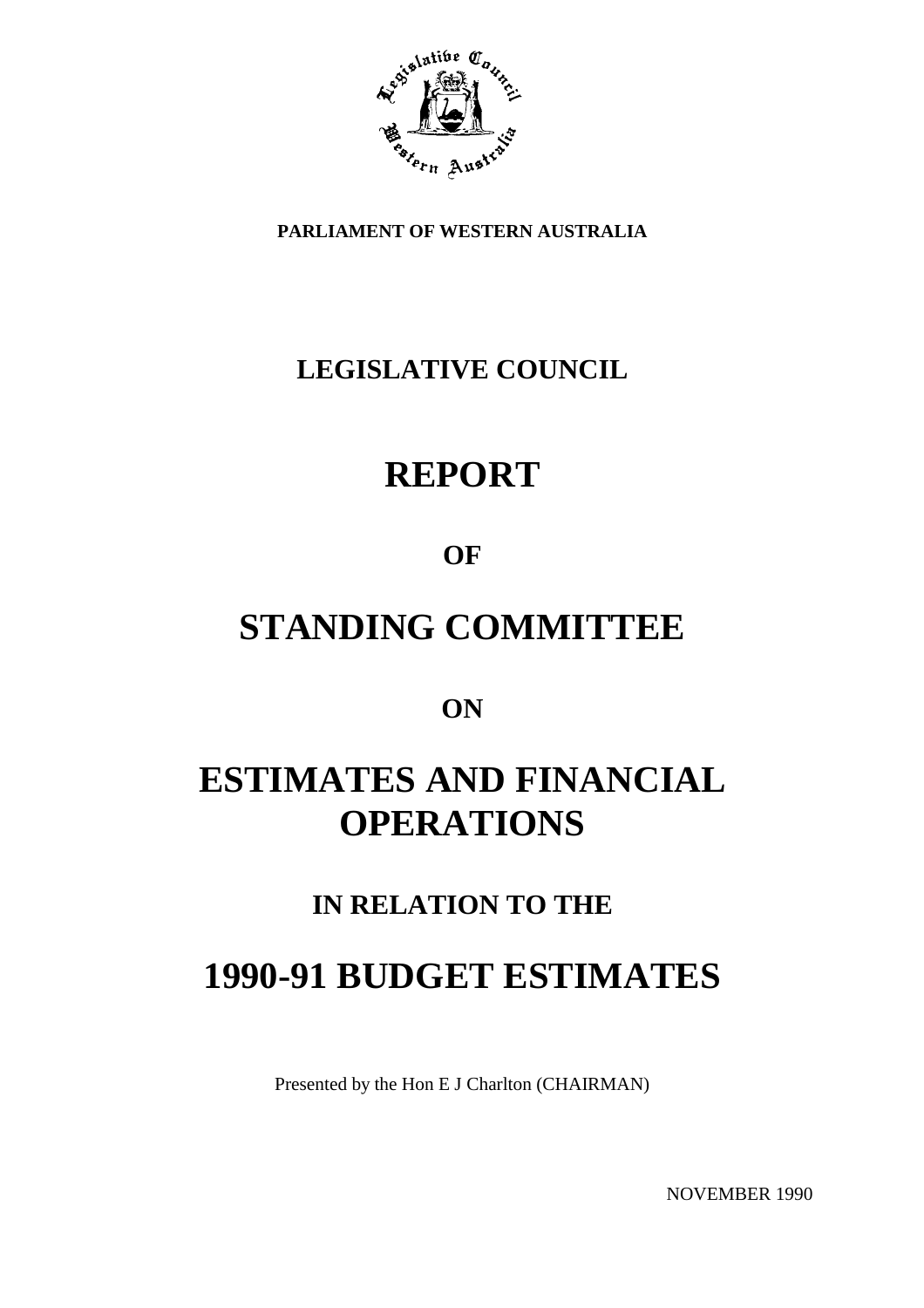#### COMMITTEE MEMBERS

Chairman: Honourable E J Charlton MLC Deputy Chairman: Honourable Sam Piantadosi MLC Members: Honourable Reg Davies MLC Honourable Max Evans MLC Honourable John Halden MLC Honourable Tom Helm MLC Honourable Barry House MLC Honourable Margaret McAleer MLC Honourable Norman Moore MLC Honourable Mark Nevill MLC Honourable Bob Thomas MLC

#### **CLERK TO COMMITTEE**

Mr R A Wahl

Address: Parliament House Perth WA 6000 Telephone 222 7222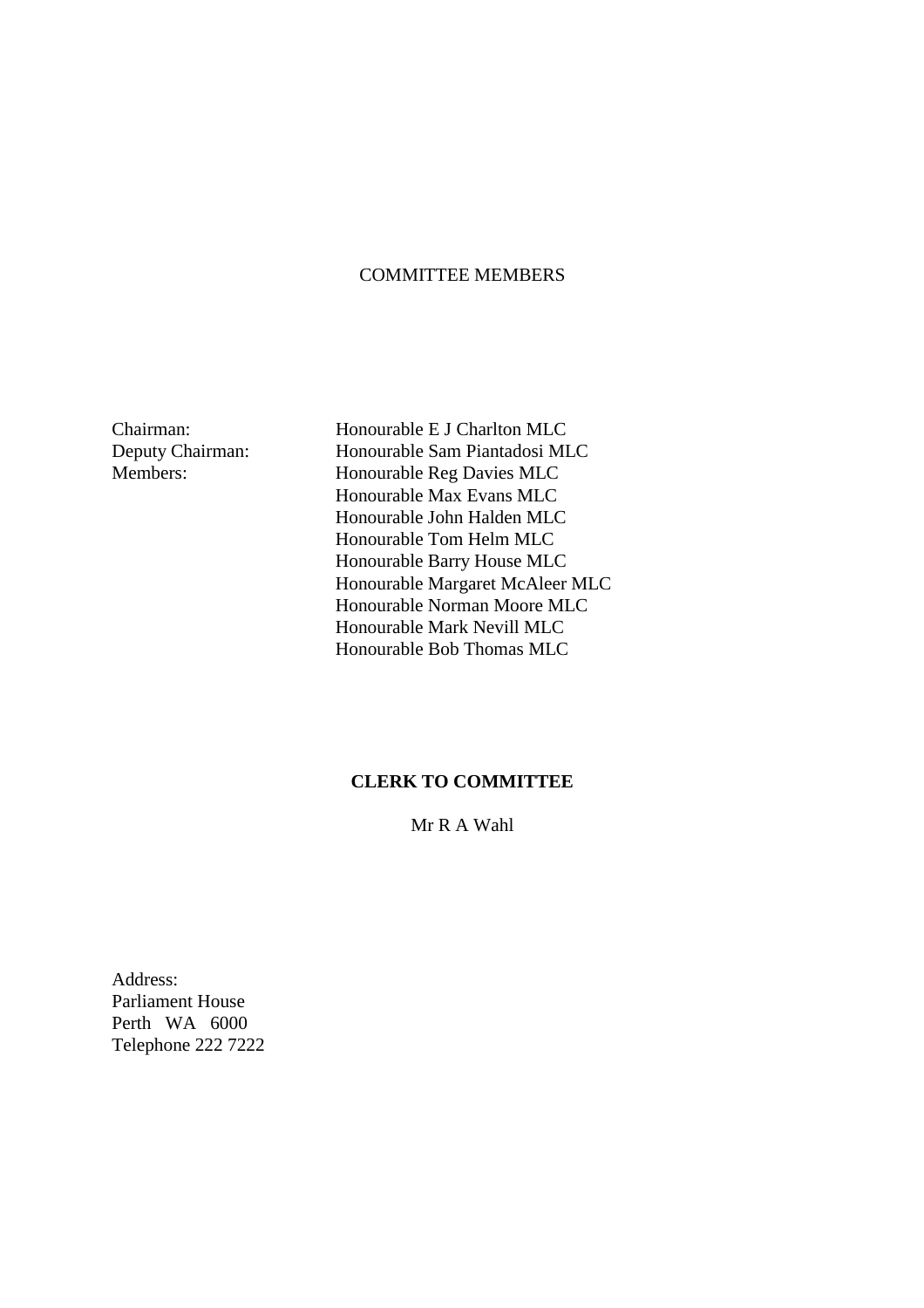#### **CONTENTS**

### **SUBJECT PAGE**

| PART 1: |                                                      |
|---------|------------------------------------------------------|
| 1.1     | Establishment, Functions and Membership of Committee |
| 1.2     |                                                      |
| PART 2: | CONSIDERATION OF ESTIMATES AND RECOMMENDATIONS<br>2  |
| 2.1     |                                                      |
| 2.2     |                                                      |
| 2.3     |                                                      |
| 2.4     |                                                      |
| PART 3: | CONSIDERATION OF PROCESS AND PROCEDURE ADOPTED 4     |
| 3.1     |                                                      |
| 3.2     |                                                      |
| 3.3     |                                                      |
|         |                                                      |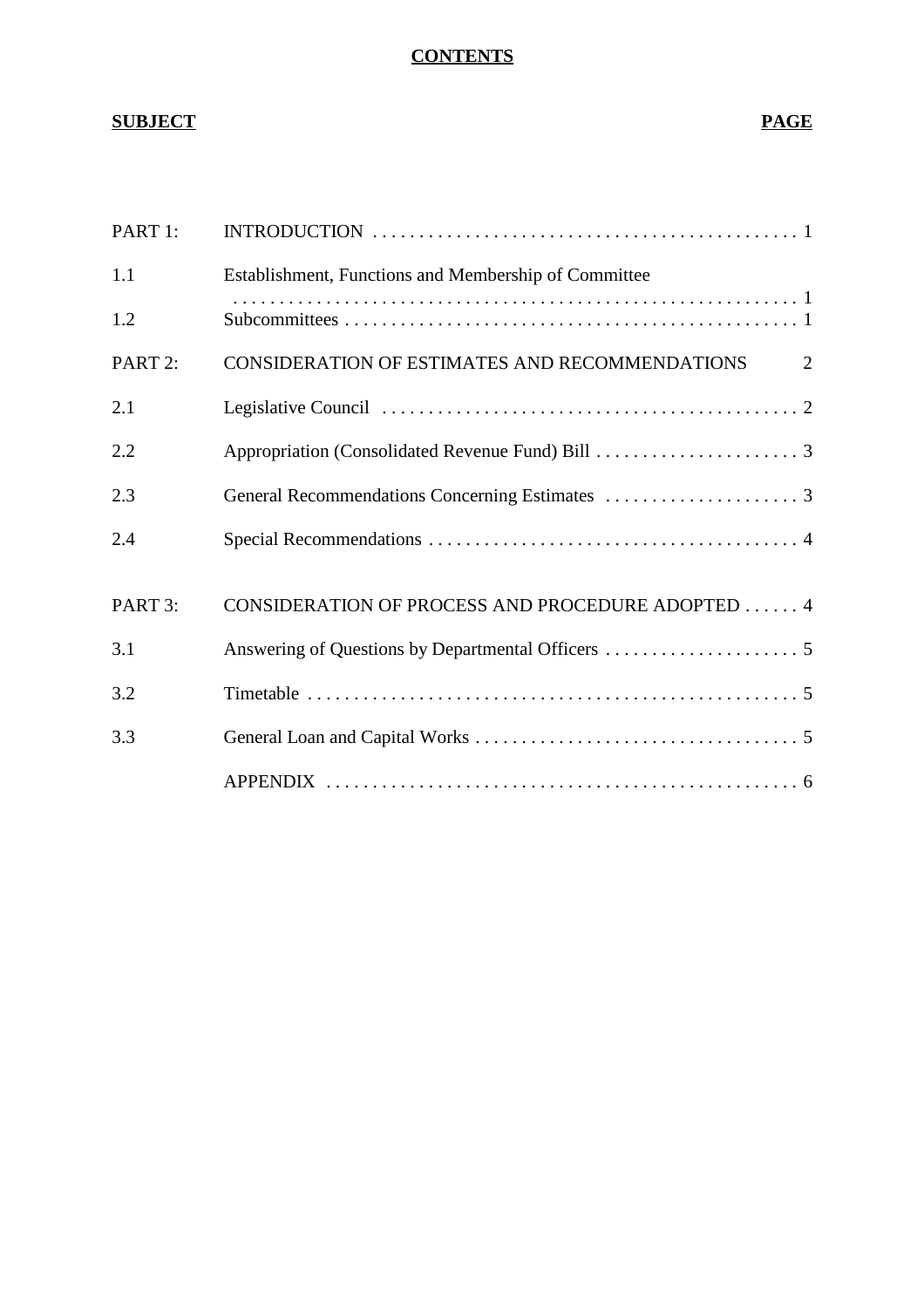#### **PART 1: INTRODUCTION**

#### 1.1 ESTABLISHMENT, FUNCTIONS AND MEMBERSHIP OF COMMITTEE

To enhance its process of review and scrutiny the Legislative Council resolved on December 21 1989 to establish this committee amongst three new Standing Committees. The committee consists of five members and its functions are to consider and report on -

- (a) the estimates of expenditure laid before the Council each year; and
- (b) any matter relating to the financial administration of the State.

Under the resolution of the House the committee must report on the estimates referred by or within 1 sitting day on which the second reading of the *Appropriation (Consolidated Revenue Fund) Bill* is moved. For the purposes of considering the estimates the House may appoint not more than six additional members at any stage of its examination. The reference to "estimates of expenditure" includes continuing appropriations, however expressed, that do not require annual appropriations.

The committee may also initiate investigations without prejudice to the right of the Council to refer any such matter.

The five original members of the Committee are the Honourables E J Charlton, Reg Davies, Max Evans, Sam Piantadosi and Bob Thomas. On September 27 1990 an additional six members were appointed for the purpose of considering the Estimates of Revenue and Expenditure for 1990-91. The members appointed were the Honourables John Halden, Tom Stephens, Barry House, Margaret McAleer, Norman Moore, and Mark Nevill. The Honourable Tom Stephens resigned from the Committee on October 18 1990 and the Honourable Tom Helm was appointed on the same date.

#### 1.2 SUBCOMMITTEES

Under Legislative Council Standing Order 38A the Committee divided itself into three subcommittees for the purposes of considering the various estimates. Each subcommittee was assigned one of the three Legislative Council Ministers having responsibility for the range of Government operations.

It was agreed that the members be assigned to the Subcommittees as follows:

Subcommittee A (Hon M J Berinson, Leader of the House)

Hon Max Evans (Chairman) Hon Norman Moore Hon Mark Nevill Hon Bob Thomas

Subcommittee B (Hon K Hallahan, Minister for Planning)

Hon E J Charlton (Chairman) Hon John Halden Hon Margaret McAleer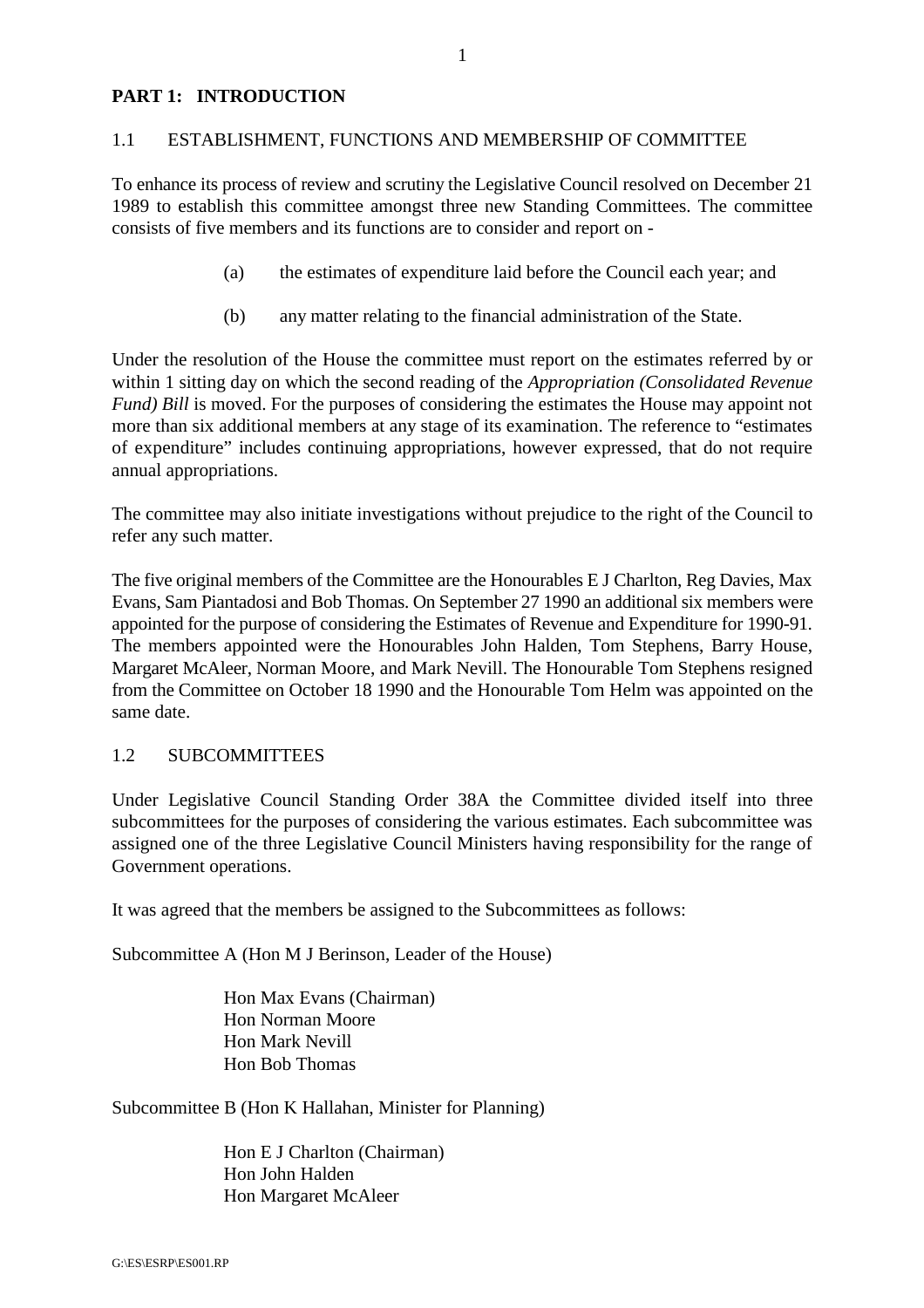Subcommittee C (Hon G Edwards, Minister for Police)

Hon Sam Piantadosi (Chairman) Hon Reg Davies Hon Barry House Hon Tom Helm

The Committee of eleven members adopted in principal a program of hearings prepared by the Leader of the House and determined to meet over three days with specified time for each area of review. Copies of the Timetables of the subcommittees which were adopted are attached to this Report as an Appendix.

This program provided for each of the subcommittees to meet with Chief Executive Officers and other representatives of each of the departments and authorities for which the particular Minister was responsible. Each of the Ministers remained present during the whole of the subcommittee hearings.

#### **PART 2: CONSIDERATION OF ESTIMATES AND RECOMMENDATIONS**

#### 2.1 LEGISLATIVE COUNCIL

The Committee heard evidence from both the President, the Honourable Clive Griffiths and the Clerk, Mr Laurie Marquet concerning the extreme difficulties which have been experienced by the Legislative Council Department and its Officers in attempting to maintain an expected level of facilities to the House, its Members and its Committees. The Committee compliments the department on its excellent presentation of detailed and specific evidence which clearly shows an extremely serious and deteriorating financial position. This detailed documentation should also ensure the Legislative Council funding for 1991-2 can be presented early and completely.

This deteriorating financial position is of such extreme proportions that if the shortfall is not immediately addressed and rectified the Legislative Council may exhaust its funds by March 1991 and could be forced to cease operations. The President and Officers of the House have sought to have their allocation increased by \$227,200.00 and at the time of hearing evidence on November 22 1990 were still in negotiation with the Government. The amount falls far short of the original request required to adequately service the Council and its Committees.

The requirement for further funding has been brought about by numerous factors but much of it relates to the need to adequately staff, house and resource the additional three Standing Committees which the House resolved to appoint on December 21 1989. Nearly twelve months later the Legislative Council is still unable to finalize their staffing and servicing due to inadequate resourcing.

The Committee notes that additional safeguards have been put in place by the Department to better monitor and control expenditure and recognizes the need to expend its allocation in an efficient and stringent manner.

The Committee views with serious concern the shortfall of \$227,200.00 and considers that it must be immediately addressed.

The Committee therefore **recommends -**

*(a) That the House note the serious shortfall in the Legislative Council budget and*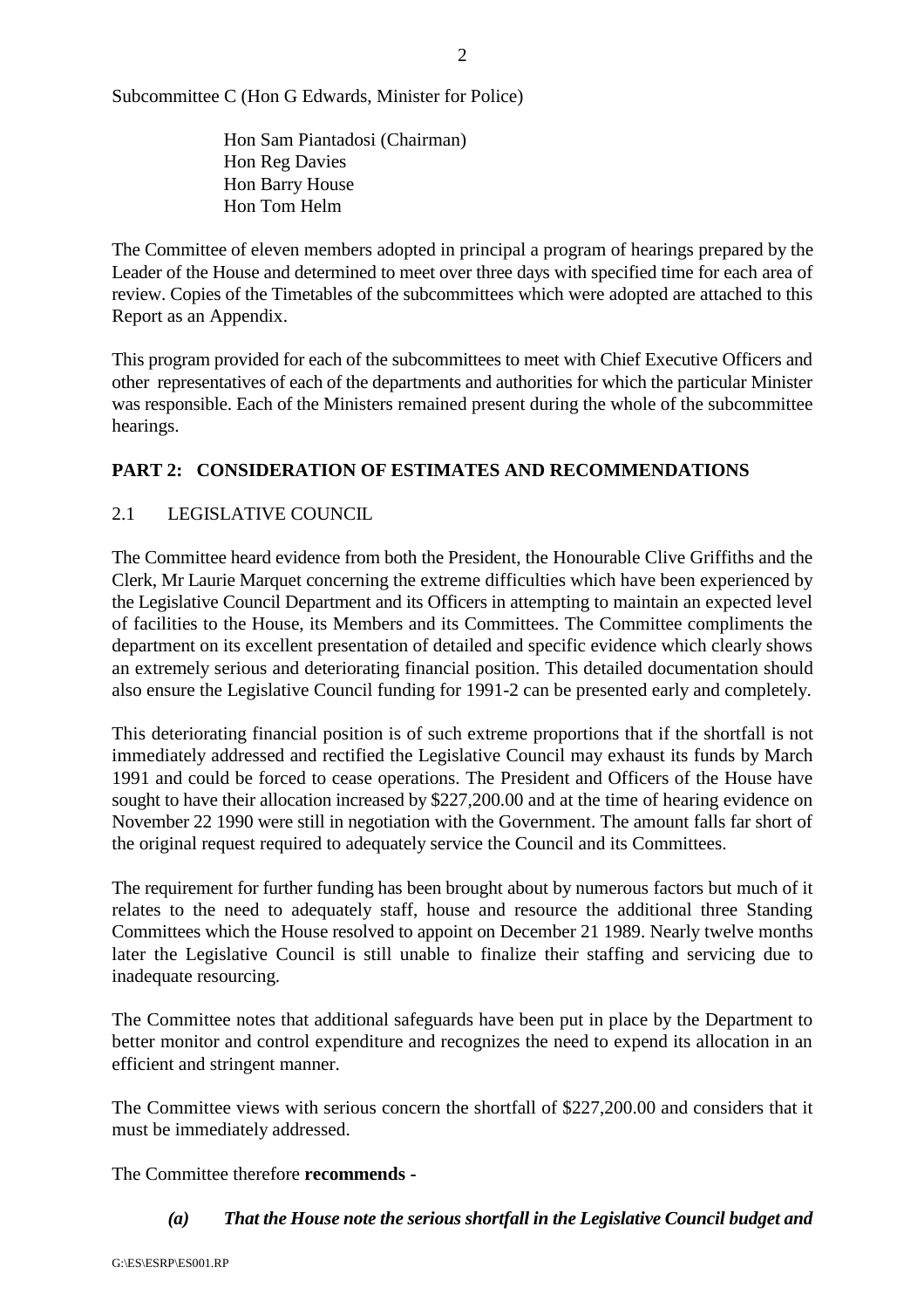*the indications that it will fully expend its allocation by March 1991 if the shortfall is not addressed; and*

*(b) the House recommends that the Government make a supplementary grant of \$227,200.00 for the 1990-91 Legislative Council budget.*

#### 2.2 APPROPRIATION (CONSOLIDATED REVENUE FUND) BILL

The Committee has considered the Estimates of Revenue of Expenditure for 1990-91 as Tabled on September 27 1990 and referred to the Committee and is satisfied that the proposed appropriations will meet expenditure under the various items subject to an increase in the allocation given to the Legislative Council.

The Committee therefore **recommends -**

*That the Appropriation (Consolidated Revenue Fund) Bill 1990 be allowed to proceed subject to a positive response to recommendation 2.1(b).*

#### 2.3 GENERAL RECOMMENDATIONS CONCERNING ESTIMATES

Having made this general recommendation the Committee **recommends -**

*That the House recommend action, note or comment on the various matters raised in relation to the following specific departments or authorities estimates.*

2.3.1 Aboriginal Affairs Planning Authority

*That the House notes that a Final Report of an Inquiry into services in remote rural Western Australis is to be released in December and that it is intended that this report be considered by the Standing Committee on Estimates and Financial Operations when released; and*

*That the House recommends that the Government ensure that Federal Government funding allocations for specific purposes, as well as general allocations, be made in consultation with the State and be implemented by the AAPA.*

2.3.2 Country High Schools Hostels Authority

*The House notes that there is a shortfall on allocation of funds to the Authority over and above the fees paid by students.*

2.3.4 Department of Local Government

*That the House notes the charges that have been placed upon the Local Authorities for the lodgement of notices in the Government Gazette and will monitor the level of these charges next year.*

2.3.5 Department of Technical and Further Education

*That the House express concern for the future role for TAFE in pre vocational and industry orientated training.*

2.3.6 Environmental Protection Authority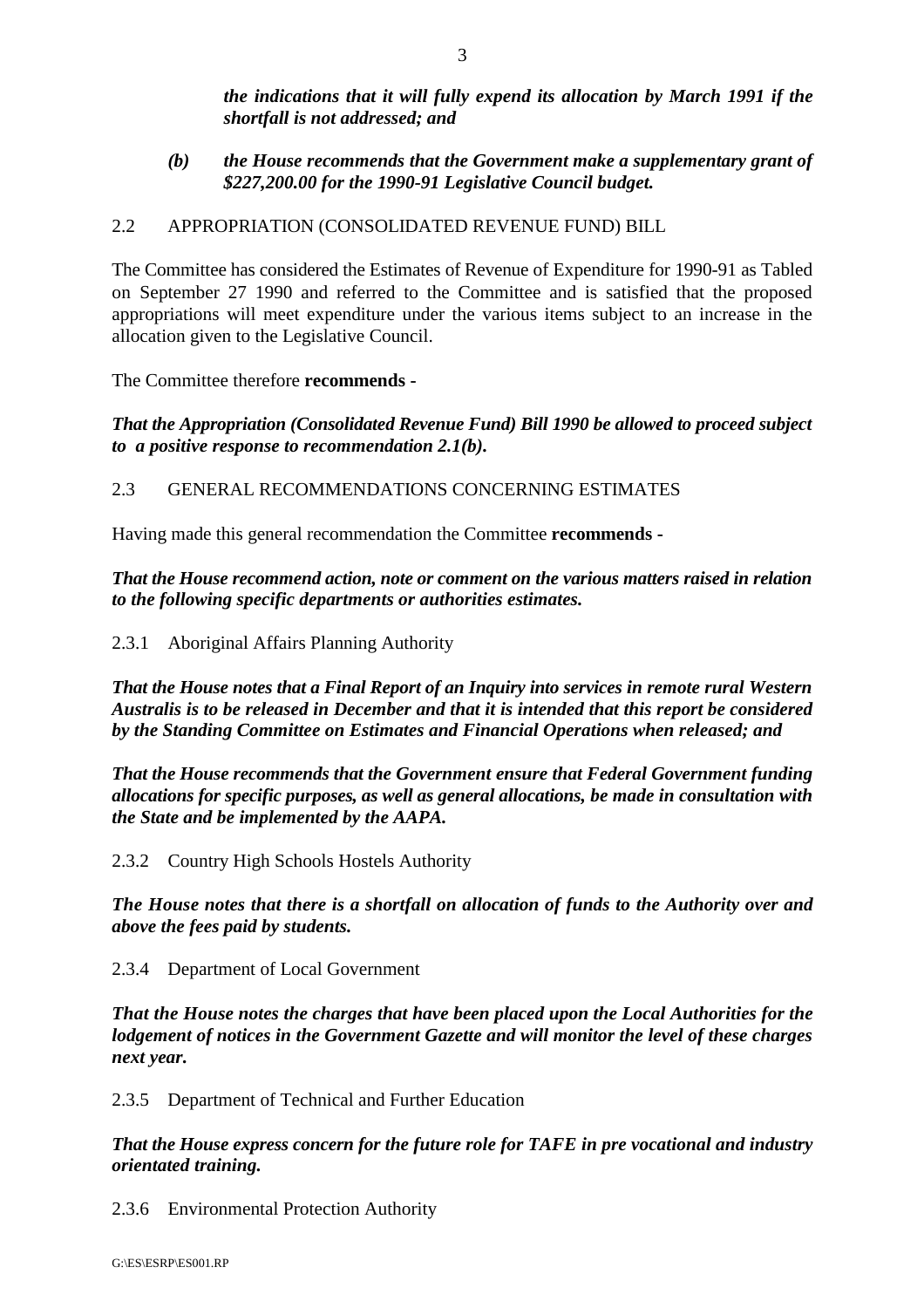*That the House recommends that the Government carefully monitor the FTE numbers available to the EPA to ensure that they can properly undertake their responsibilities.*

2.3.7 Health Department and Ministry for Education

*That the House recommends that the Government make appropriate public consultation a priority before administrative decisions are made concerning health and education;*

*that the House note that the Committee proposes take action to consider and debate changes to policy and funding in the areas of health and education;*

*that the House requests that in future consideration of Annual Estimates the Committee be provided with a complete break down of the estimates for all hospitals; and*

*that the House recommends that the Government permit greater flexibility in TEE scores for admission to the Faculty of Medicine at UWA with particular emphasis to attracting persons prepared to serve in country areas.*

2.3.8 Keep Australia Beautiful Council

*That the House notes the cessation of funding to this Council and advises the Government that it will take interest in its future operation and funding.*

2.3.9 Office of the Family

*That the House recommends that the Government give appropriate consideration to the funding of the Rural Youth Association in view of its important contribution to rural youth.*

2.4 SPECIAL RECOMMENDATIONS

2.4.1 Scrutiny of Authorities

*That the House note that the Committee believes that further consideration should be given to the scrutiny of SECWA, WA Water Authority, Transperth, Main Roads Department, Homeswest and other similar authorities.*

2.4.2 FTE's

*That the House requests that in future consideration of Annual Estimates the Estimates Committees be provided with a break up of FTE's to show total FTE's, permanent staff numbers and numbers of contractual employees employed.*

2.4.3 Audit Reports

*That the House requests that in future consideration of Annual Estimates copies of audited or drafts of those Reports be made available to the Estimates Committees.*

#### **PART 3: CONSIDERATION OF PROCESS AND PROCEDURE ADOPTED**

This being the first year in which this Committee has operated it is understandable that it has been a rapid learning process for all those involved. Generally the process operated well however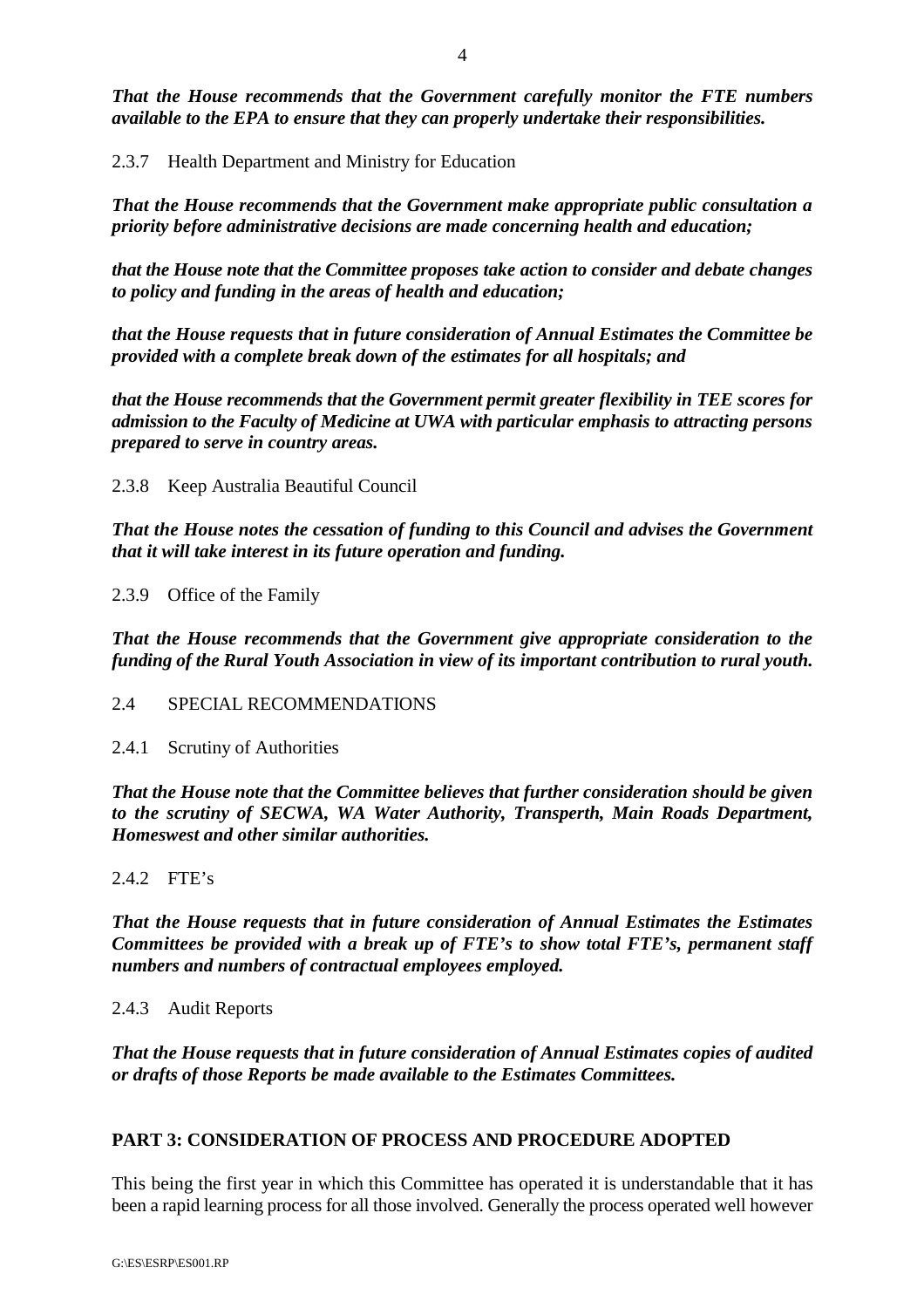a number of problems have been noted by members of the Committee and the Committee proposes to review the process in detail at a later stage. In doing so the Committee will take into account all the matters raised and will give opportunity for all Members to contribute their views.

Three issues that the Committee have considered are the way in which questions were answered during the subcommittee hearings, the times and timetable of hearings and the need to consider the General Loan and Capital Works budget at the same time as considering these Estimates.

#### 3.1 ANSWERING OF QUESTIONS BY DEPARTMENTAL OFFICERS

There was a tendency in some of the subcommittees for Ministers to answer all questions and not to permit the departmental officers to do so. This had the direct effect of making the process far more time consuming than it could have been. Whilst the Committee acknowledges that questions which relate to matters of Government Policy are the province of Ministers many of the questions asked during the course of the hearings did not so relate.

The Committee has resolved -

- (a) that it affirms its belief that parliamentary committees have the right to ask questions of any witnesses, including public servants, appearing before the Committee, and
- (b) acknowledges that Public Service witnesses may refuse to answer questions on the grounds that the question relates to Government policy, and in which case the answer is to be provided by the Minister.

#### 3.2 TIMETABLE

The problems which occurred with the times of the hearings and the timetable itself were that in some cases too little time was given to departments or authorities for which subcommittees had a desire to spend more time with. This had the effect of either delaying later departments or of leaving matters unresolved.

The Committee has resolved -

That in future consideration of the Annual Estimates it determines the timetable for hearings.

#### 3.3 GENERAL LOAN AND CAPITAL WORKS

The Committee believes in future consideration of the Estimates that time should be allowed for the consideration of the General Loan and Capital Works Budget.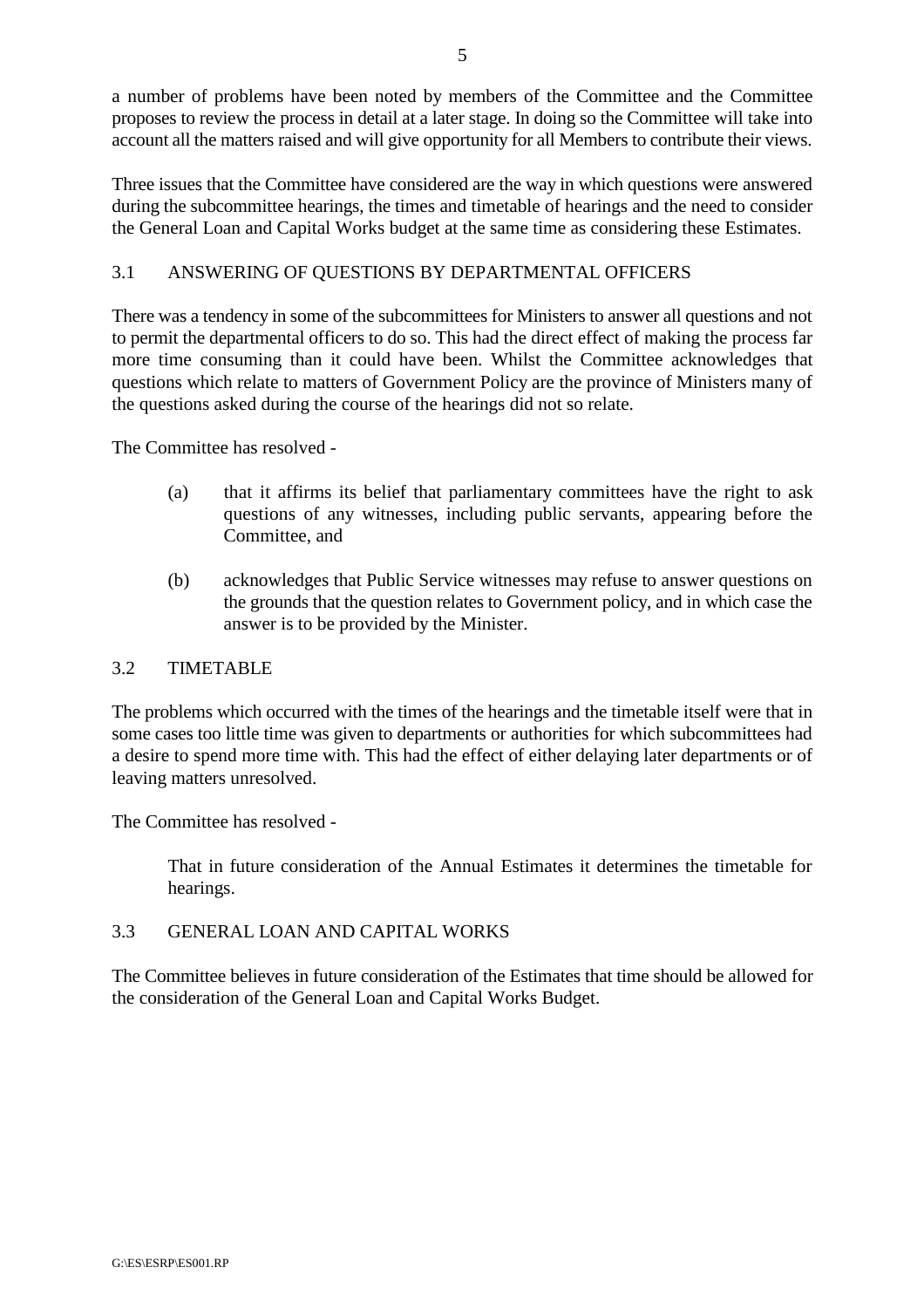|                     |                                                     | Tuesday, 23 October 1990                    | <b>APPENDIX</b>                                |
|---------------------|-----------------------------------------------------|---------------------------------------------|------------------------------------------------|
| TIME                | COMMITTEE A                                         | <b>COMMITTEE B</b>                          | COMMITTEE C                                    |
| 10.00am             |                                                     |                                             |                                                |
|                     |                                                     |                                             |                                                |
|                     |                                                     |                                             |                                                |
|                     |                                                     |                                             |                                                |
| 12.00pm             |                                                     |                                             |                                                |
| 12.30pm             |                                                     |                                             |                                                |
| $1.00pm$            |                                                     |                                             |                                                |
| 1.30 <sub>pm</sub>  |                                                     |                                             |                                                |
| 2.00 <sub>pm</sub>  |                                                     |                                             |                                                |
| $2.30 \mathrm{pm}$  | PREMIER & CABINET, EXCO, GOVERNOR, LONDON<br>AGENCY | OFFICE OF THE FAMILY                        | GOLDFIELDS-ESPERANCE DEVELOPMENT AUTHORITY     |
| 3.00 <sub>pm</sub>  |                                                     | ABORIGINAL AFFAIRS PLANNING AUTHORITY       | GERALDTON MID-WEST DEVELOPMENT AUTHORITY       |
| 3.30pm              |                                                     |                                             | TRANSPORT                                      |
| 4.00 <sub>pm</sub>  | AUDITOR GENERAL, SALARIES AND ALLOWANCES TRIB       | STATE PLANNING COMMISSION                   |                                                |
| 4.30pm              | TREASURY, WA TREASURY CORPORATION                   |                                             | MARINE AND HARBOURS                            |
| 5.00 <sub>pm</sub>  |                                                     |                                             |                                                |
| 5.30pm              | PUBLIC SERVICE COMMISSION                           | PLANNING AND URBAN DEVELOPMENT              | METROPOLITAN PASSENGER TRANSPORT TRUST         |
| $6.00 \mathrm{pm}$  | <b>DINNER</b>                                       | <b>DINNER</b>                               | <b>DINNER</b>                                  |
| 6.30 <sub>pm</sub>  | <b>DINNER</b>                                       | <b>DINNER</b>                               | <b>DINNER</b>                                  |
| $7.00\mathrm{pm}$   | <b>DINNER</b>                                       | <b>DINNER</b>                               | <b>DINNER</b>                                  |
| 7.30 <sub>pm</sub>  | ECONOMIC DEVELOPMENT                                | MULTICULTURAL AND ETHNIC AFFAIRS COMMISSION | WESTERN AUSTRALIAN COASTAL SHIPPING COMMISSION |
| 8.00 <sub>pm</sub>  |                                                     | LAND ADMINISTRATION                         |                                                |
| 8.30pm              | OFFICE OF GOVERNMENT ACCOMMODATION                  | REC. CAMPS & RESERVES BOARD                 | WA GOVERNMENT RAILWAYS                         |
| $9.00pm$            | STATE TAXATION                                      | ZOOLOGICAL GARDENS BOARD                    |                                                |
| 9.30 <sub>pm</sub>  |                                                     | WA HERITAGE COMMITTEE                       | OFFICE OF RACING AND GAMING                    |
| 10.00 <sub>pm</sub> |                                                     |                                             |                                                |
| 10.30 <sub>pm</sub> |                                                     |                                             |                                                |

PARLIAMENT OF WESTERN AUSTRALIA Estimates and Financial Operations Subcommittees

PARLIAMENT OF WESTERN AUSTRALIA<br>Estimates and Financial Operations Subcommittees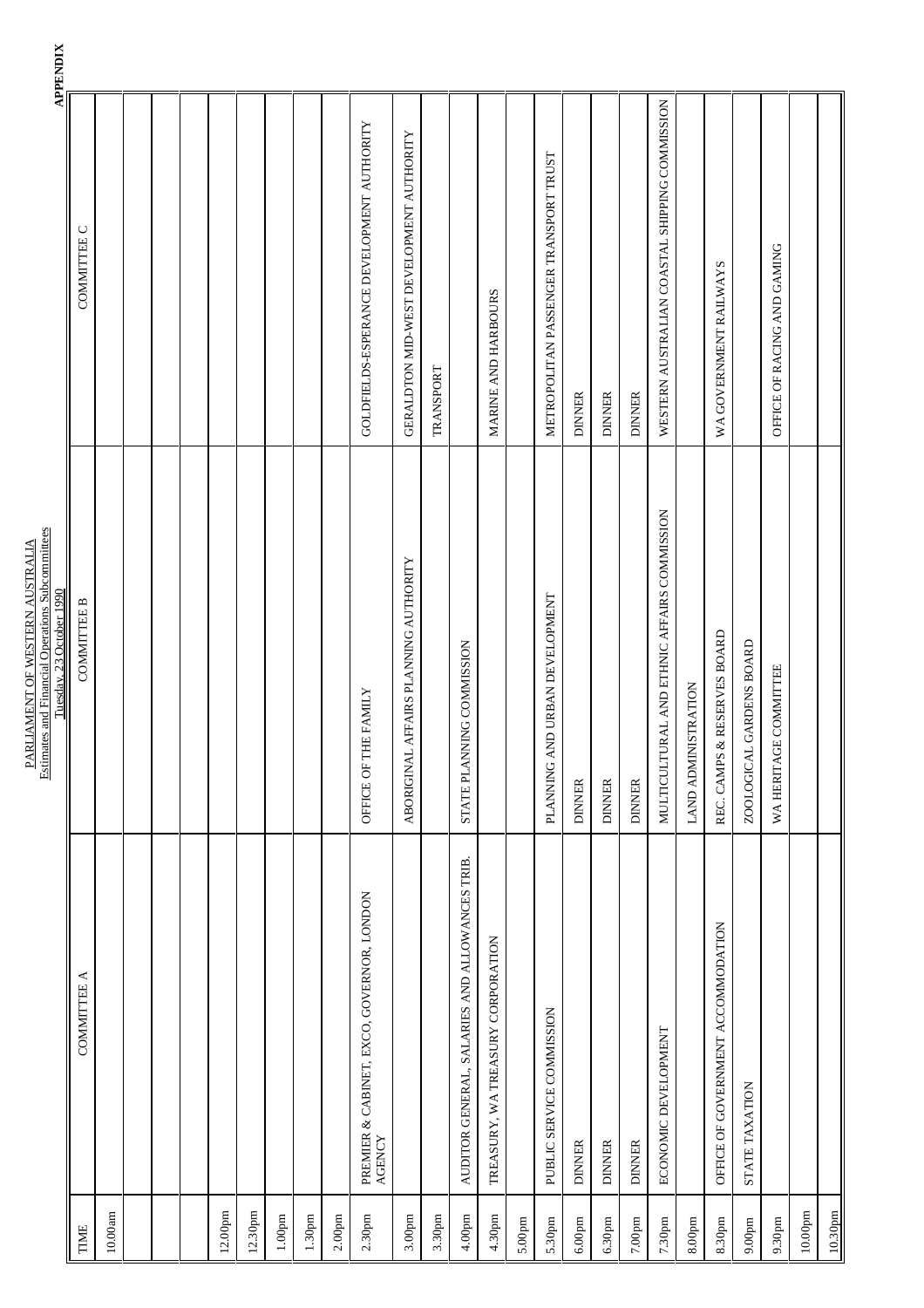| Estimates and Financial Operations Subcommittees<br>PARLIAMENT OF WESTERN AUSTRALI<br>Wednesday, 24 October 1990 |
|------------------------------------------------------------------------------------------------------------------|
|------------------------------------------------------------------------------------------------------------------|